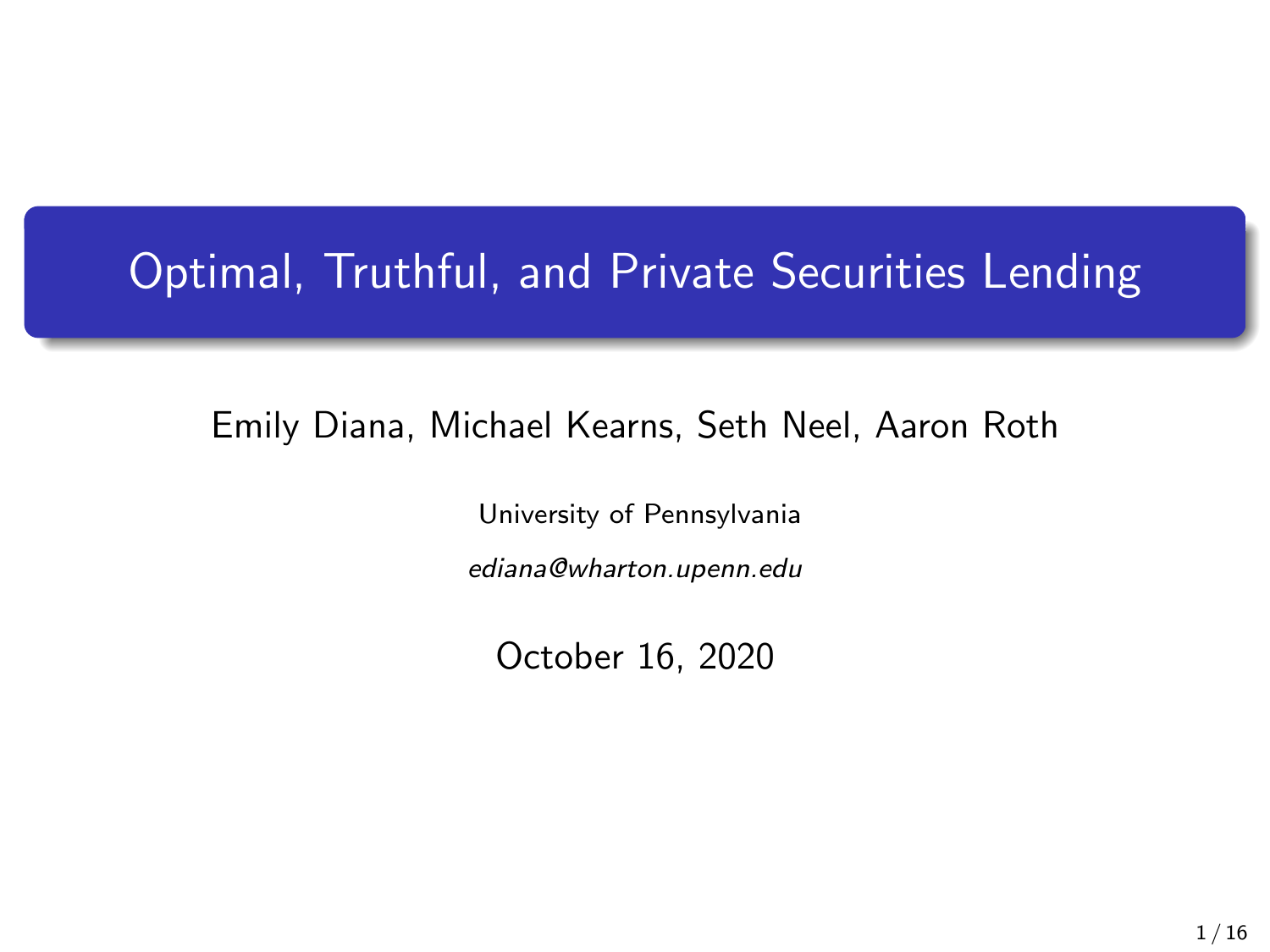Motivated by challenges associated with securities lending, the mechanism underlying short selling of stocks in financial markets



We consider allocation of a **scarce** commodity in settings in which privacy concerns or demand uncertainty may be in conflict with **truthful reporting** 

Goal is to construct a privacy protecting allocation mechanism that motivates truthful reporting without sacrificing too much utility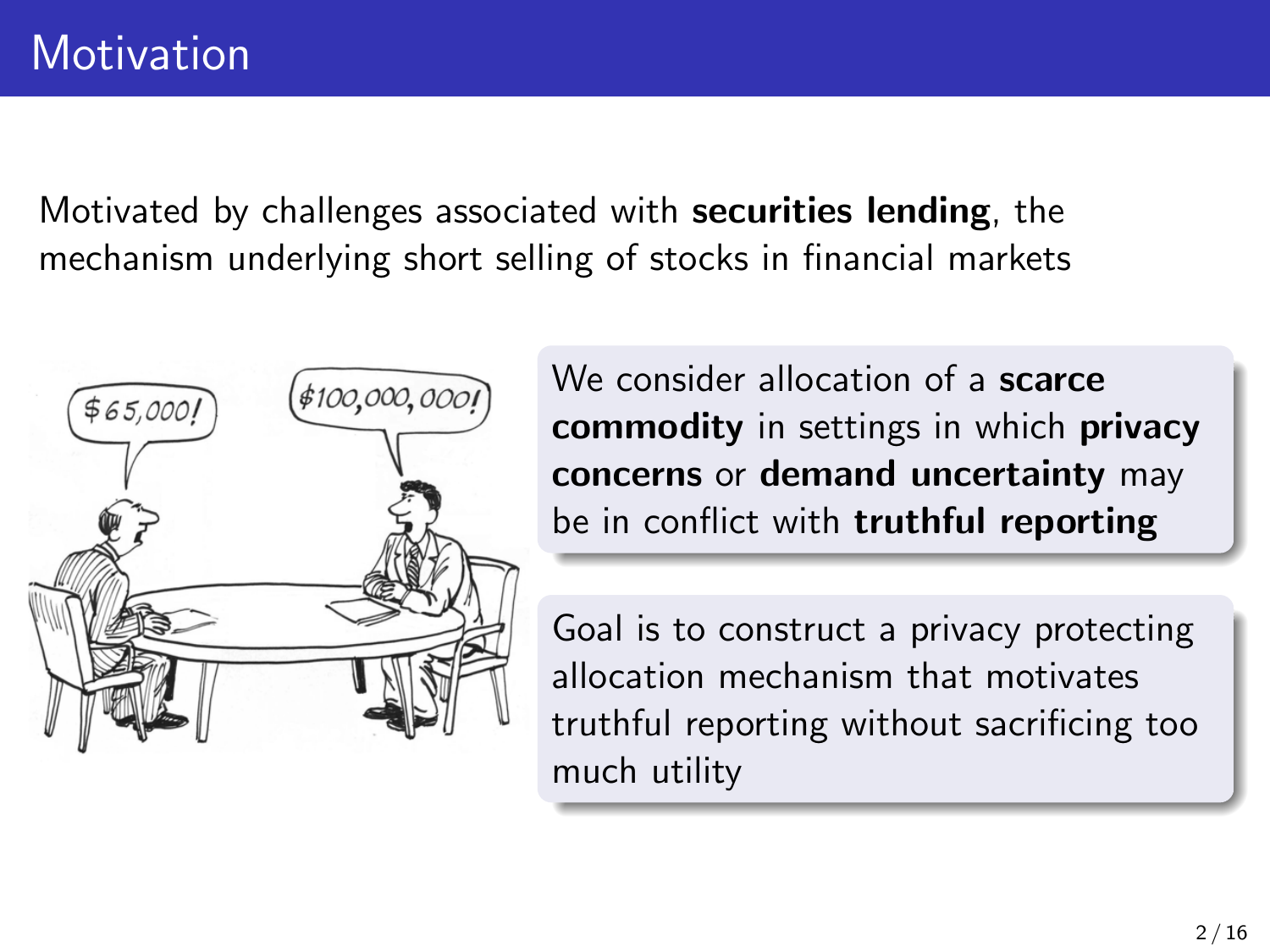- **1** Without privacy constraints, we construct an optimal greedy allocation rule for which truthfulness is a dominant strategy
- 2 In order to guarantee clients an appropriate notion of privacy, we reformulate the allocation rule as an ascending price auction in which clients cannot collude to infer too much information about any one bidder
- **3** Finally, we expand this into an allocation mechanism that can handle arbitrary and adaptive client request strategies while still providing privacy and near optimality and incentivizing truthfulness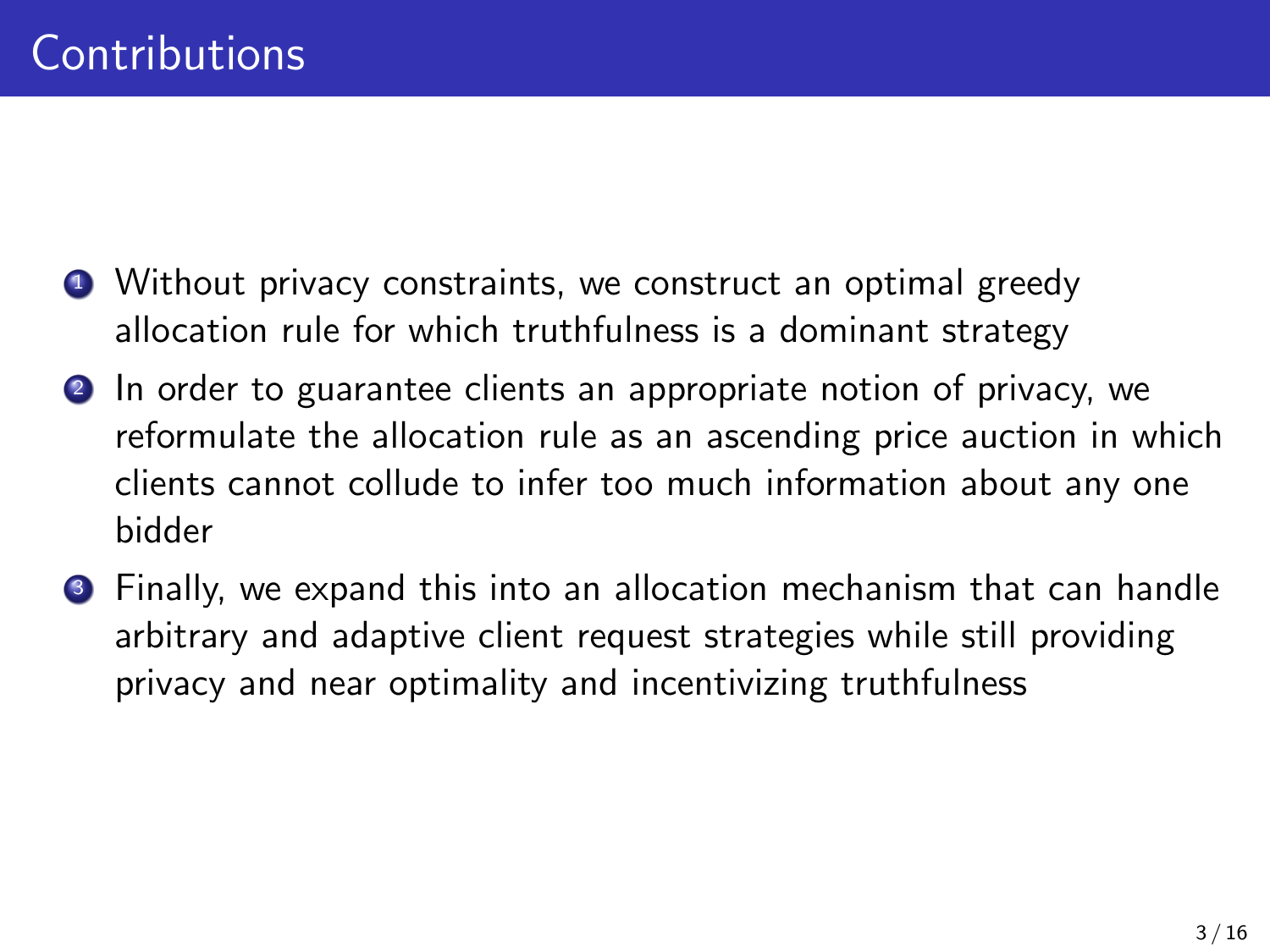# **Setting**

- Lender distributes up to V shares to n clients over time horizon  $T$  at fixed price per unit
- Each client *i* has **non-strategic** distribution over usages,  $U_{it}$
- Client has strategic distribution over requests,  $Q_{it}(r_{it}|u_{it})$
- At each time t, client i draws  $u_{it}$ ,  $r_{it} \sim Q_{it}(u_{it},r_{it})$ , but only request,  $r_{it}$ , is visible to lender
	- $\bullet$  We consider a distribution for client *i* at time *t* truthful if
		- $Q_{it}(r_{it}|u_{it}) = 1$  if  $u_{it} = r_{it}$  and  $Q_{it}(r_{it}|u_{it}) = 0$  otherwise
	- Below are two strategic choices of  $Q_{it}(r_{it}|u_{it})$  for client i

#### Table: Sample Truthful Distribution

| $r_{it}$<br>$u_{it}$ | 0             |               | $\overline{c}$ |
|----------------------|---------------|---------------|----------------|
| 0                    | $\frac{1}{3}$ | 0             | 0              |
|                      | 0             | $\frac{1}{3}$ | $\Omega$       |
| $\overline{2}$       | 0             | 0             | $\frac{1}{3}$  |

Table: Sample Untruthful Distribution

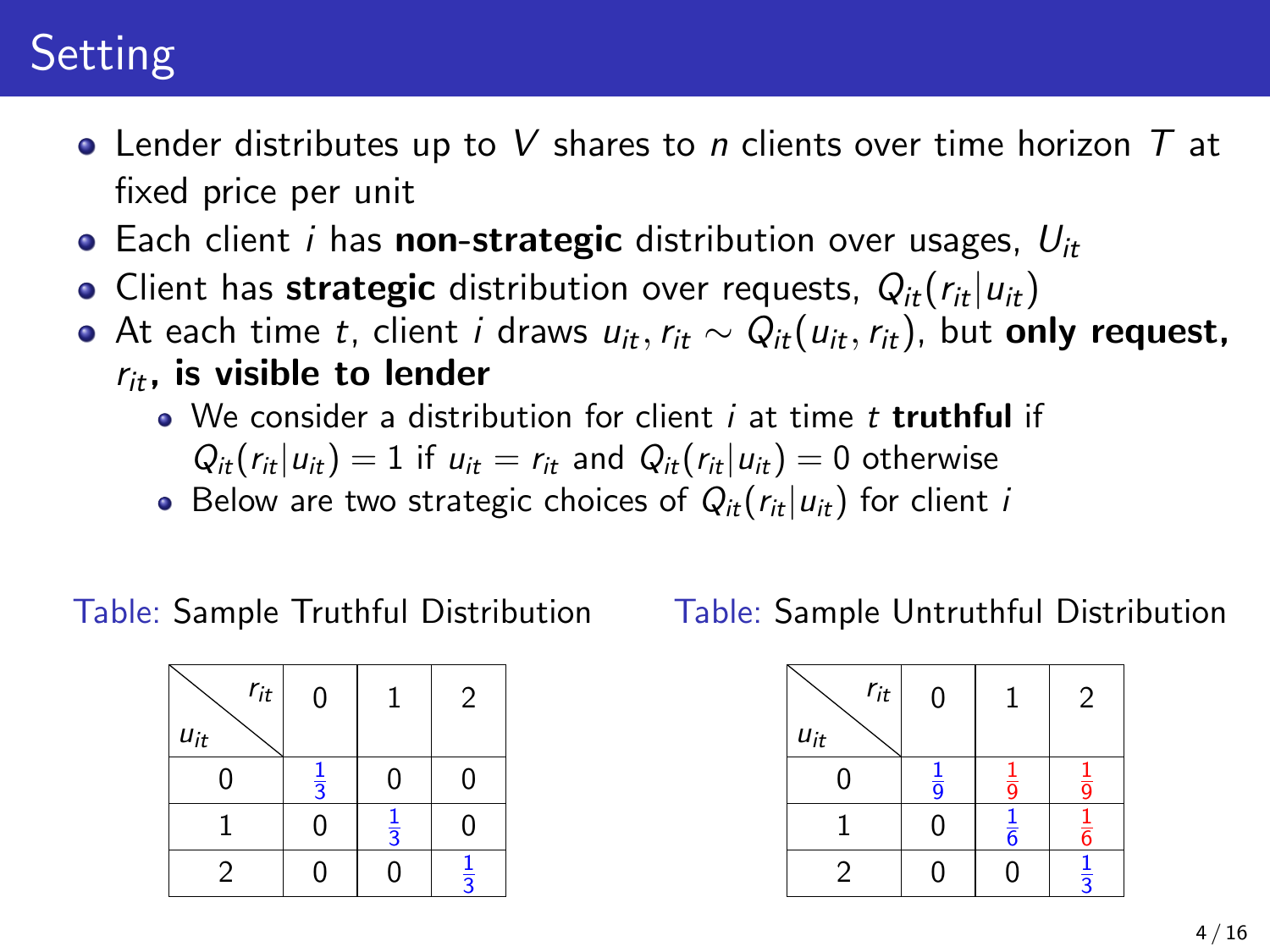### Definition

An allocation rule  $\overline{A}$  is a one-shot algorithm that maps a set of requests  $(r_{it})$  and conditional distributions  $Q_{it}(\cdot|u_{it})$  on  $r_{it}$  to an allocation  $S_t$ 

**Lender's Goal:** Choose *allocation rule A* to maximize lender's utility

- Lender's utility for allocation rule A is expected number of shares used
- Allocation rule assumes full knowledge of conditional distributions  $Q_i(r_i|u_i)$ , which could be estimated from a client's history
- Given knowledge of  $Q_i$ , lender can compute the posterior distribution  $Q_i(u_i|r_i)$  on the true demand  $u_i$  given  $r_i$ , via Bayes' rule:

**Client's payoff** is number of shares actually used: if client *i* is allocated  $\mathsf{s}_{it}$  shares in an allocation  $\mathsf{S}_t$ , the payoff is

$$
v_i(S_t) = min(s_{it}, u_{it})
$$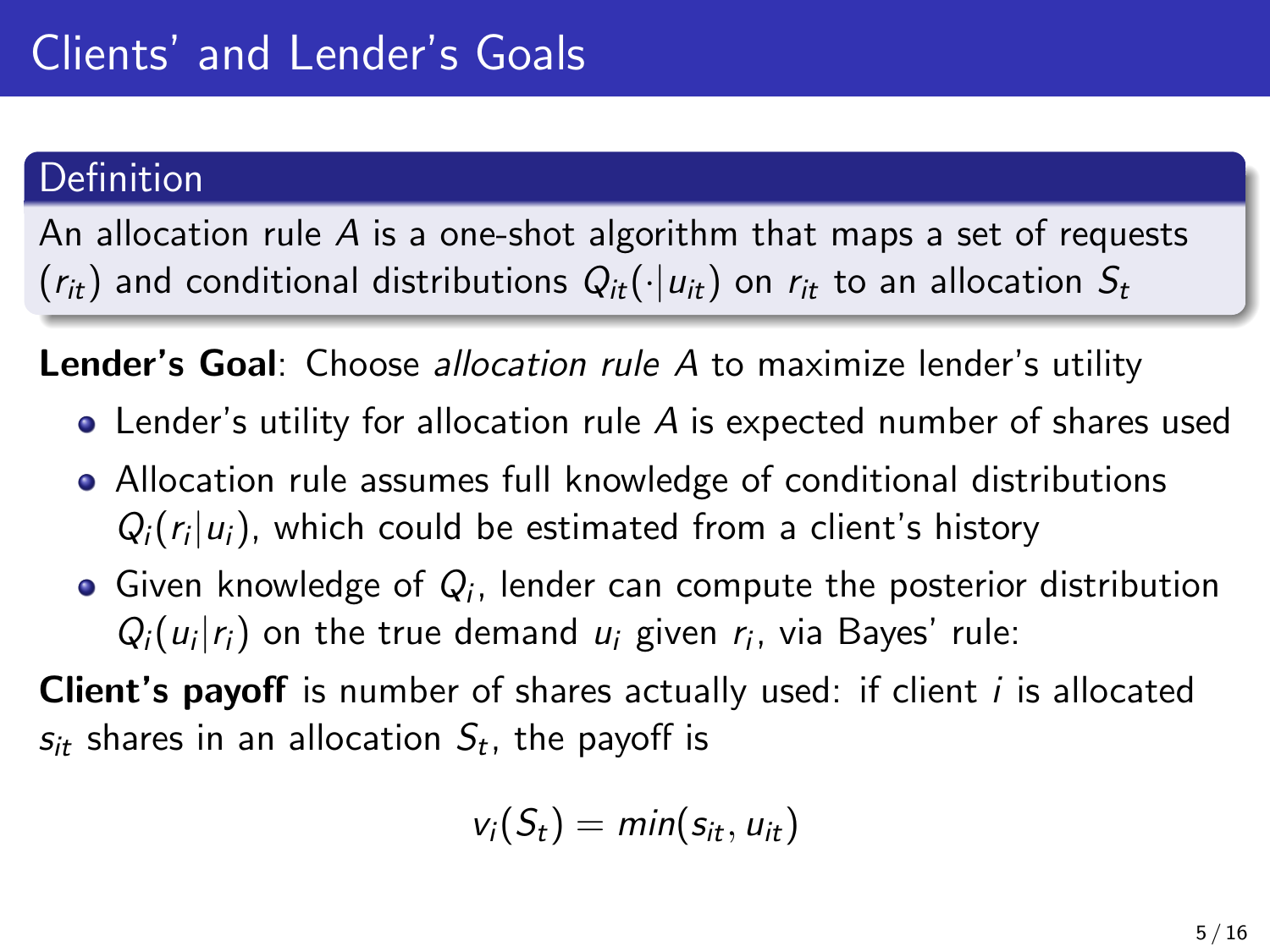Algorithm maximizing lender's utility (Greedy): Greedy operates by sequentially assigning shares  $1...V$ , where each share is assigned to the client  $i$  most likely to utilize one additional share (based on  $\mathit{Q}_{i}(u_{i}|r_{i}))$ 

Results: The allocation returned by Greedy, S, maximizes the expected payoff for the lender. Given that the lender is solving the allocation problem optimally for the reported  $Q$  distributions, truth telling is a dominant strategy

**Theorem**: Fix a set of choices  $Q_{-i}$  and reports  $r_{-i}$  for all clients other than  $i$ , and a realization of client  $i$ 's usage  $u_i \sim U_i$ . Let  $Q_i^{\mathcal T}$  denote the truthful strategy  $Q_i^{\mathcal{T}}(r_i|u_i) = \mathbf{1}_{r_i}$ , and let  $Q_i(r_i|u_i)$  denote any other strategy. Let A denote the lender's optimal allocation. Then:

 $v_A^i(Q_i) \leq v_A^i(Q_i^{\mathsf{T}})$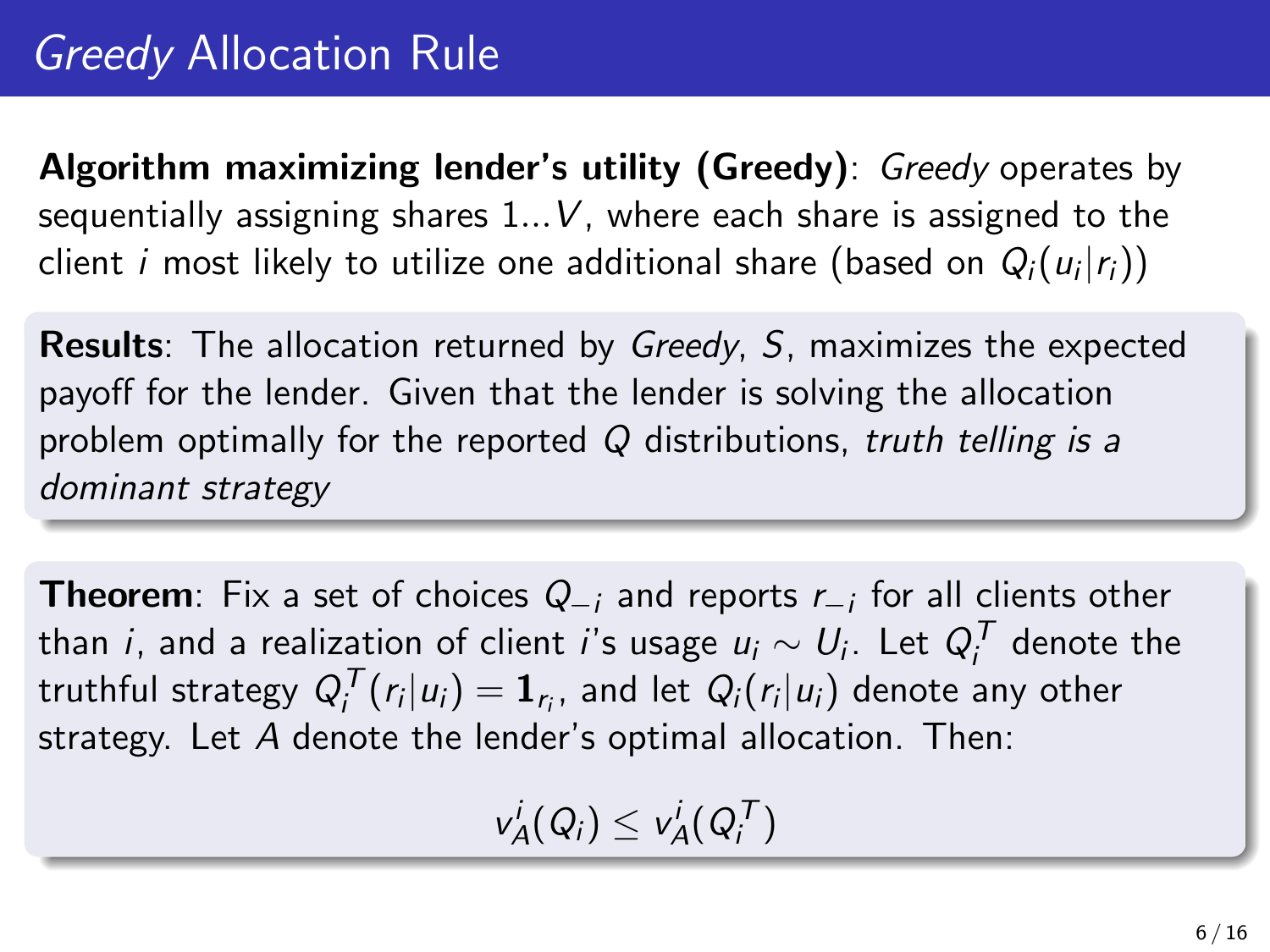- We also seek to understand situations in which clients have **privacy** concerns and possibly an adaptive request strategy
- First, we re-conceptualize the problem of computing the optimal allocation for the lender given known distributions  $Q_i$  as computing the social welfare maximizing allocation with respect to a set of valuation functions for each client i
- We then give an algorithm that uses an **ascending price auction** formulation to compute an approximately optimal allocation, which can be adapted to satisfy (joint) differential privacy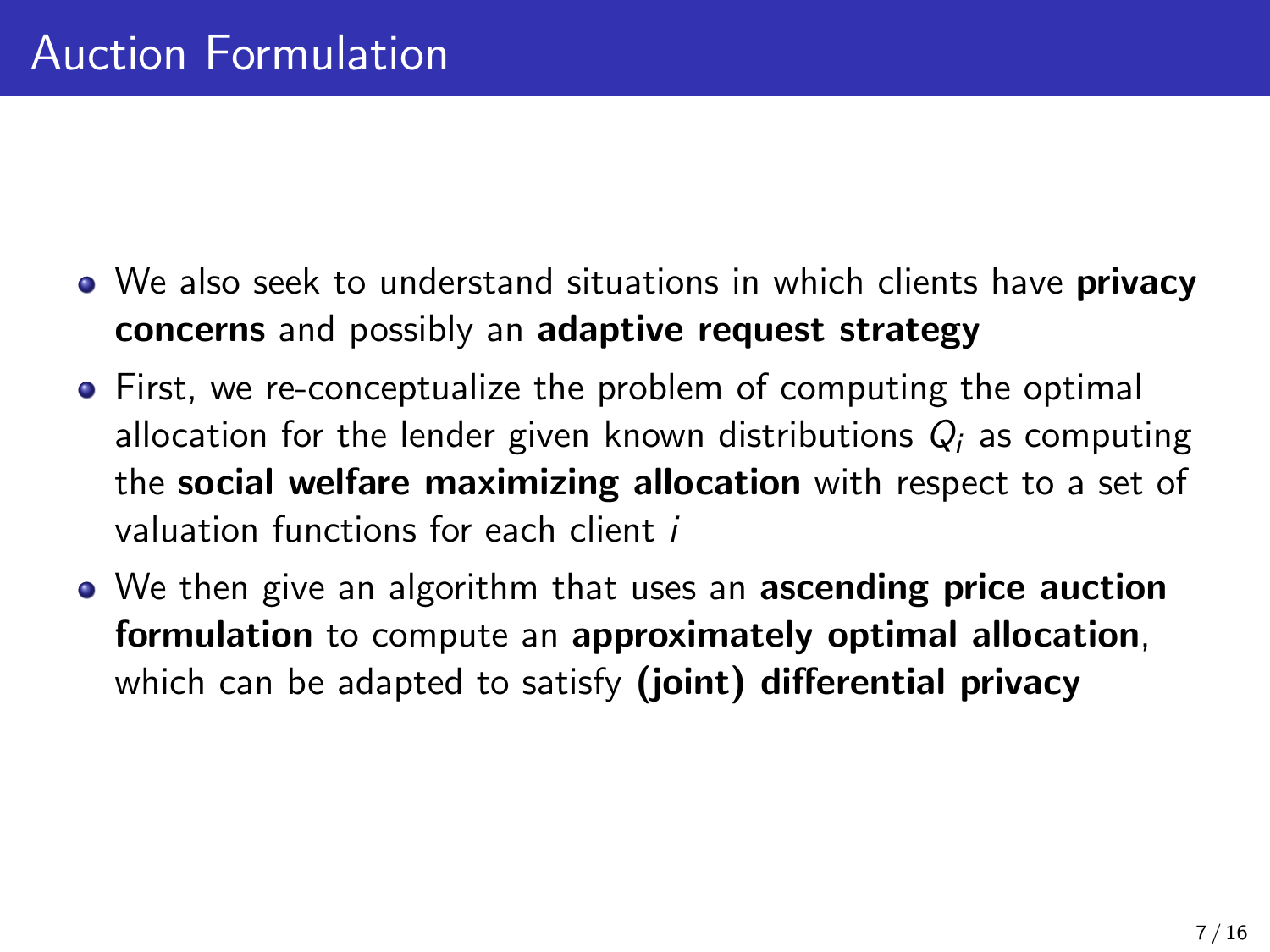- Consider a more general setting in which V identical units of a good are being sold to *n* bidders
- Each bidder has arbitrary decreasing marginal valuation function for up to  $U$  units of each good
- **Goal**: Wish to find welfare maximizing allocation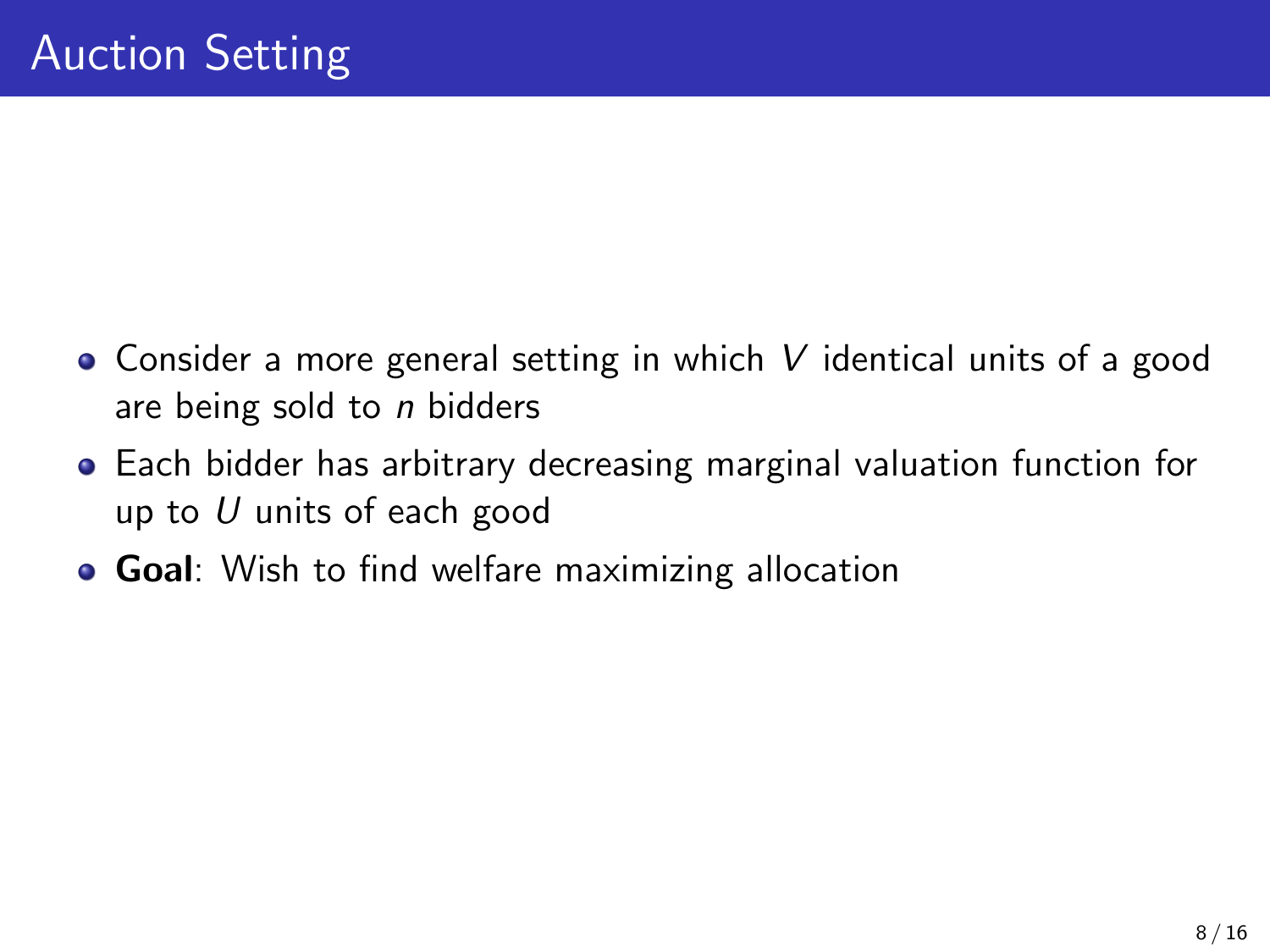### Auction Rule



- Ascending price auction (Auction) works by sequentially allowing bidders to claim an additional unit of the good if the current price is below their specified marginal utility for that unit
- Price increments by  $\alpha$  after every V bids
- **Auction terminates when there are no more bids**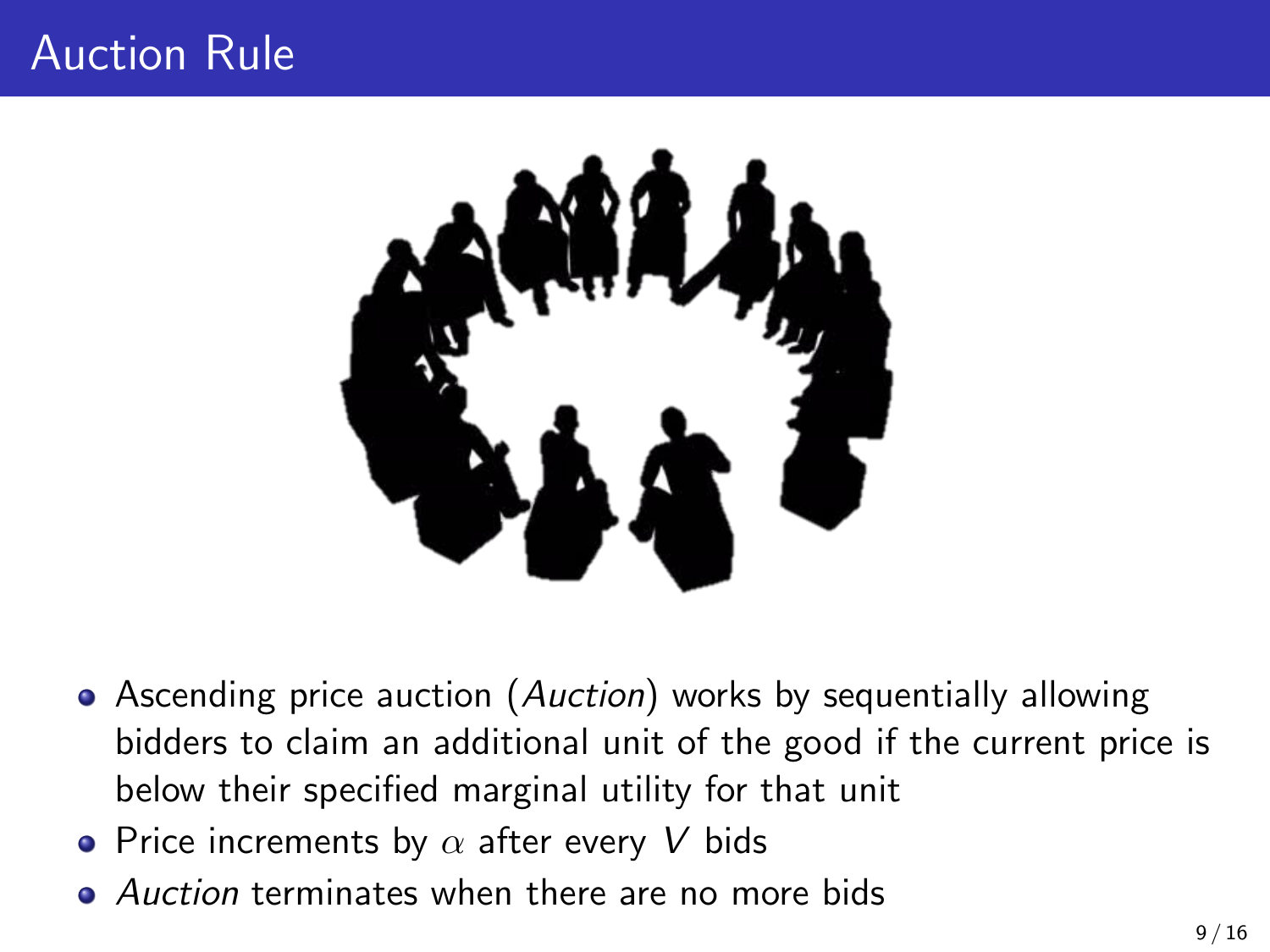#### Theorem

Auction $(V, \alpha, U)$  terminates after at most  $\frac{V}{\alpha}+1$  rounds. At termination, *S* constitutes an  $\frac{\alpha V}{n}$ -optimal allocation:

$$
v(S) \ge \max_{S'} v(S') - \frac{\alpha V}{n}
$$

- Still no notion of privacy
- What we want here is **joint differential privacy**, which in an intuitive sense, prevents adversaries from learning too much about agent i by observing the allocation to agents other than  $i$  (or from all other agents colluding)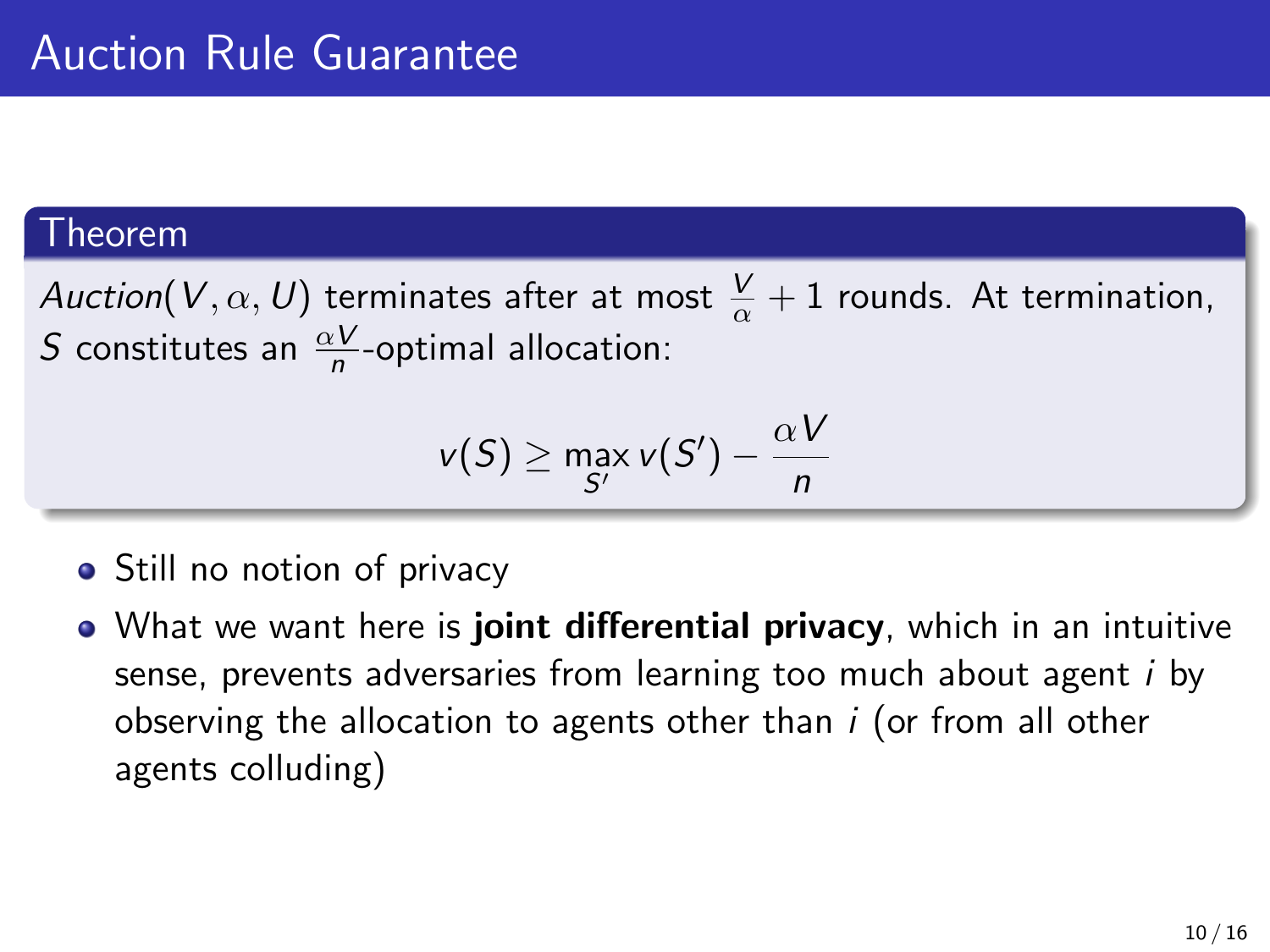We modify Auction as follows to make it jointly differentially private:

- <sup>1</sup> Running count of total number of bids placed so far is computed approximately using a differentially private estimator
- 2 Auction stops early, based on some accuracy parameter fed to algorithm
- $\bullet$  Run the auction with a supply of  $V E$  shares, where E corresponds to the maximum error of our differentially private bid counter (ensures computed allocation is always feasible)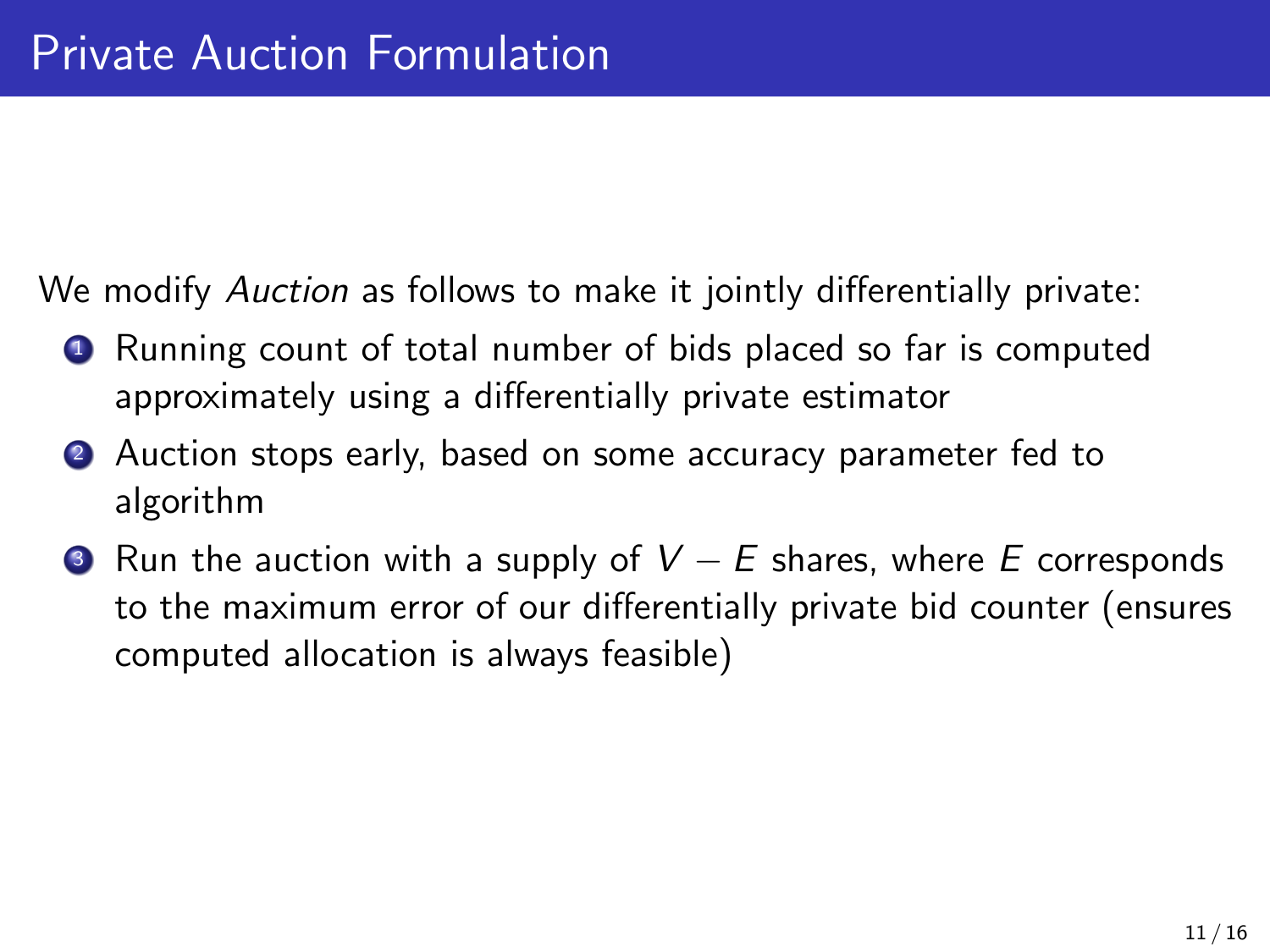Private Auction obtains the following results:

- For sufficiently large auctions, we can **achieve privacy** while still outputting a **high-quality allocation** (near optimal welfare).
- Private auction remains approximately dominant-strategy truthful.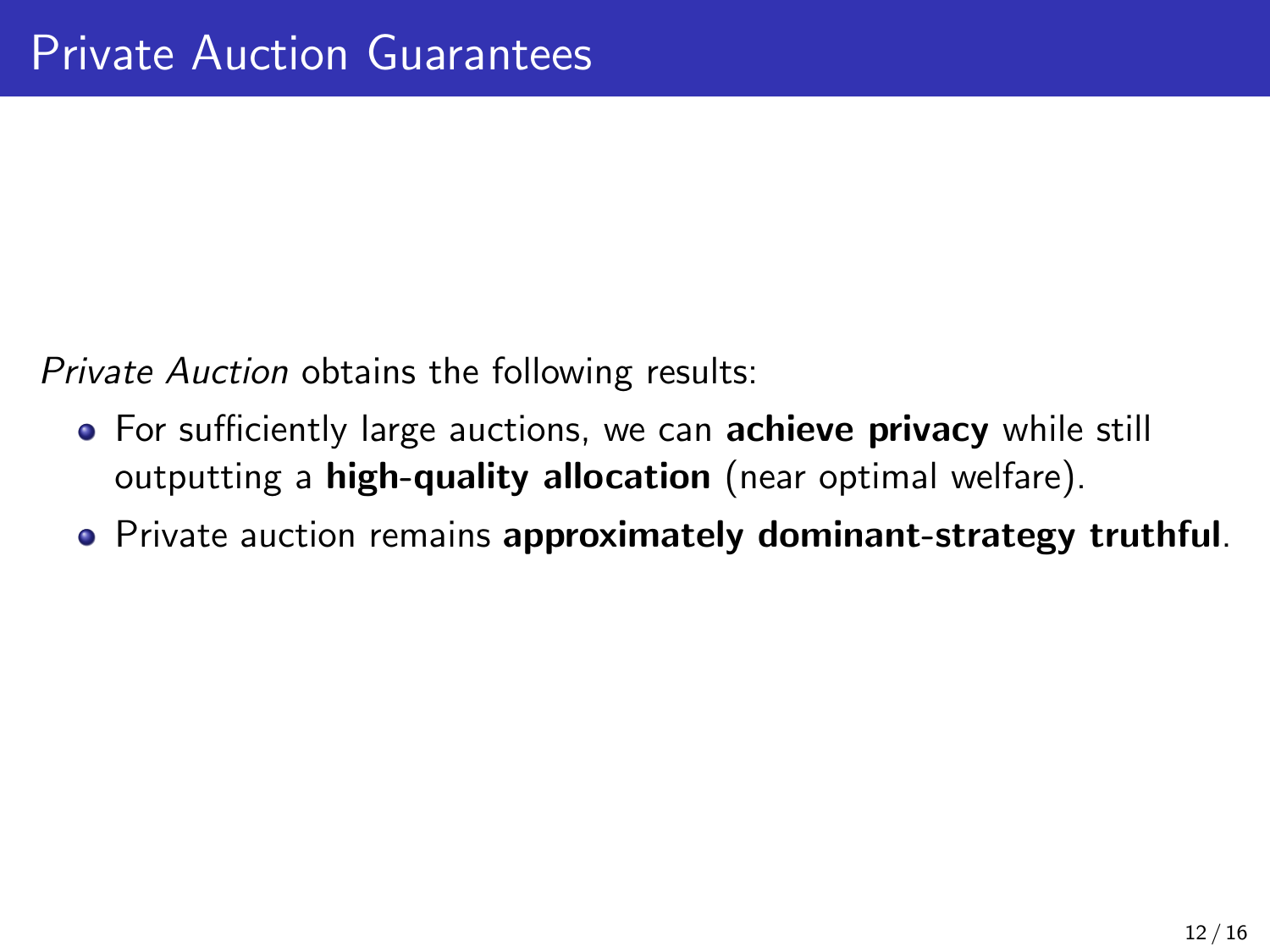## Allocation Mechanism

Finally, we form an approximately optimal and approximately private allocation mechanism that can handle **adaptive strategies** by clients

### Definition

An allocation mechanism A maps the requests  $r_t = (r_{it})$  at time t and the history  $H_t$  to allocations of shares:  $\mathcal{A}(r_{1t},\ldots,r_{nt};H_t)=S_t.$ 

- Now, each client i has the freedom to (adaptively) choose an arbitrary mapping  $L^t_i: \mathcal{H}^i_t \times [\mathit{U}] \rightarrow [\mathit{R}]$  that maps the realized history and demand  $H_t, u_{it}$  respectively, to a request  $r_{it}.$
- $\bullet$  The utility of client *i* is defined as:

$$
v_{\mathcal{A}}^i(L_1^i,\ldots,L_{\mathcal{T}}^i)=\sum_{t=1}^{\mathcal{T}}\mathbb{E}[v_i(\mathcal{A}(r_{it},r_{-it};H_t)],
$$

Lender's utility now incorporates clients' histories:

$$
v(A) = \sum_{t} \sum_{i} \mathbb{E}_{u_{it} \sim Q_{it}(u_{it}|r_{it},H_t),A} \min(A(r_1,\ldots,r_n;Q_1,\ldots,Q_n);u_{it})
$$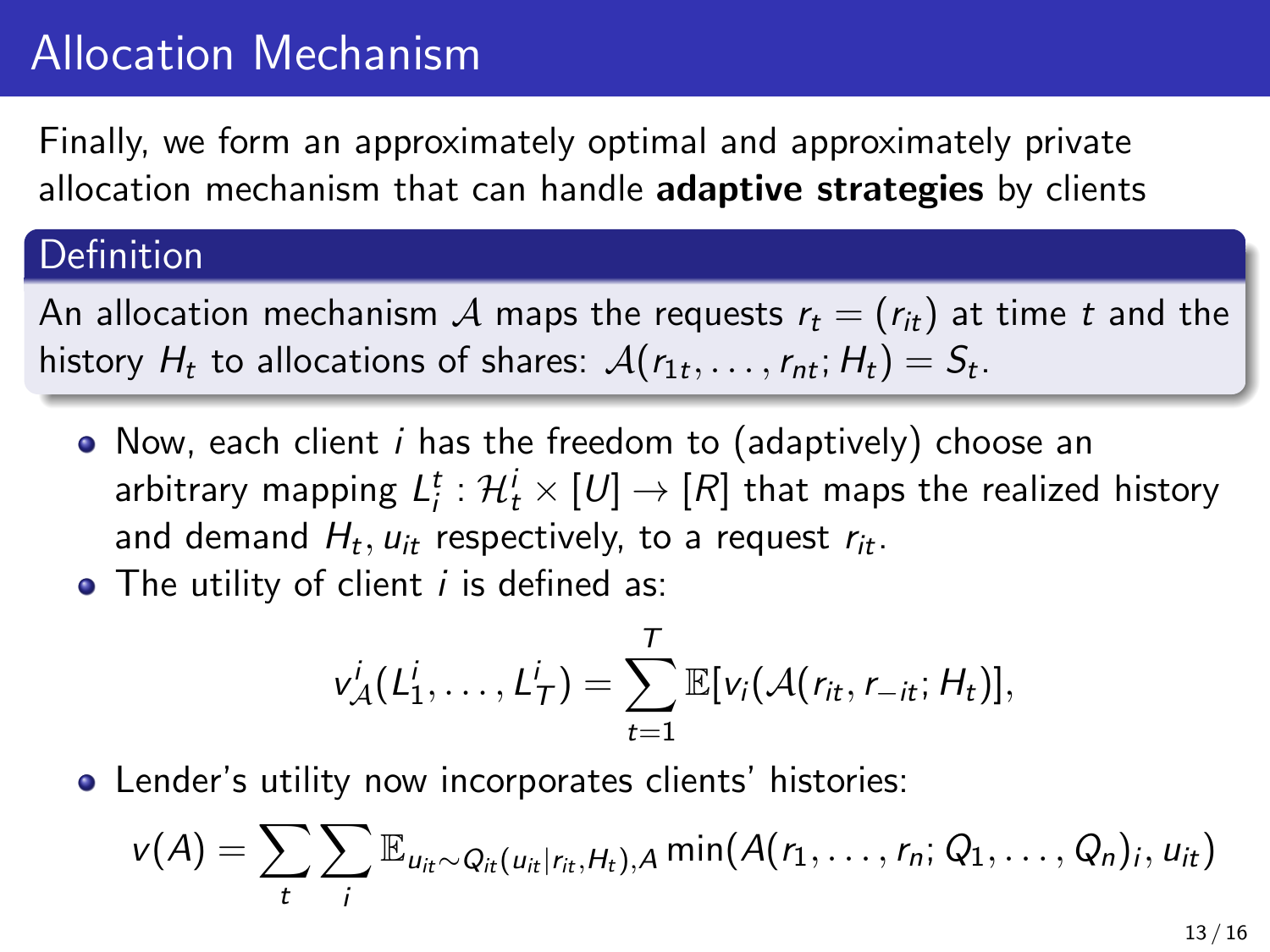### Algorithm 1 Greedy Private Mechanism

```
procedure \mathcal{A}(Utility distributions U_i \in \Delta([U]) for n clients, V shares to
allocate at each of T rounds, \text{PRIVAUC}, \epsilon, \alpha)
     for t = 1...T do
          for i = 1 \ldots n do
               Client i draws u_{it} \sim U_iClient i picks request distribution Q_{it} = L_t^i(\mathcal{H}_t^i, u_{it})Client i draws r_{it}|u_{it} \sim Q_{it}(r_{it}|u_{it}), and submits r_{it}{\cal A} updates its estimates \hat{Q}_i(r_{it}) = {\bf 1}_{r_{it}}{\cal A} computes allocation S_t={\rm PRIVAUC}(\hat{Q}_1(r_{1t}),\ldots \hat{Q}_t(r_{nt}),\epsilon,\alpha)A observes the executed shares v_i(S_t) for each client
          {\cal A} updates its estimates of the conditionals \hat{Q}_i(r_{it}){\mathcal A} updates the history: H_{t+1} = H_t \cup (r_{it}, s_{it}, \nu_i(\mathcal{S}_t))_{i=1}^n
```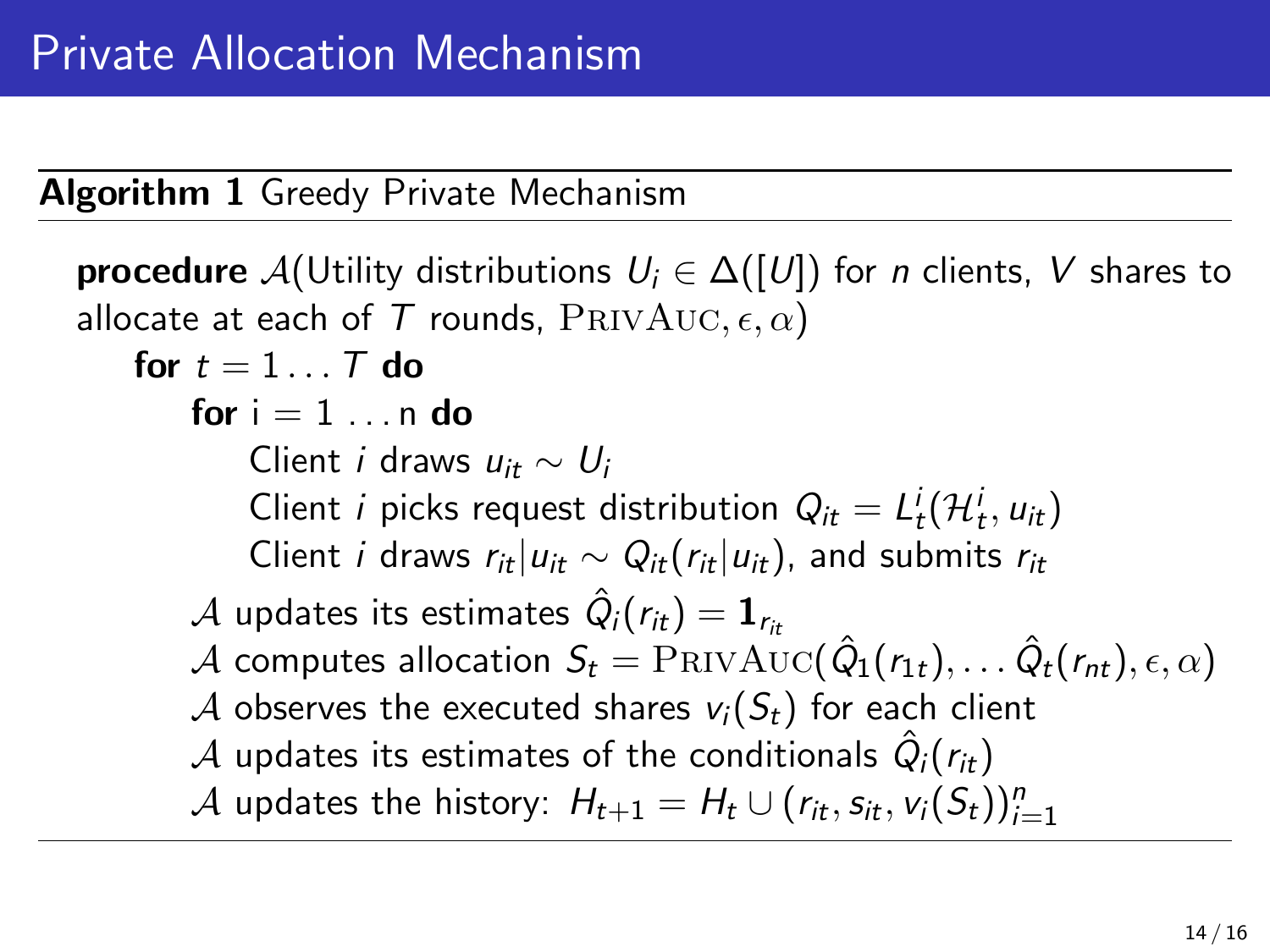# **Summary**

**Theorem:** Let A be a private auction with appropriate values of U, V,  $\epsilon$ **Theorem:** Let A be a private auction with appropriate values of  $\sigma$ ,  $\sigma$ ,  $\sigma$ , and  $\rho$  such that A is ( $\epsilon'$ ,  $\beta$ /T)-JDP with  $\epsilon' = \tilde{O}(\epsilon/\sqrt{T})$  and outputs S such that  $E[V(S)] \geq (1-\rho)OPT_V - \rho$ . Take  $\beta,\rho$  such that  $\sqrt{\beta+(1-\beta)\rho}\leq\beta^2/\mathcal{T}.$  Then for a  $(1-\beta)$  fraction of the  $n$  clients  $i,$  let  $L_{i*}^{t}$  denote the truthful strategies, and let  $L_{i}^{t}$  be any other set of strategies. Then a private greedy allocation rule for the private auction satisfies:

$$
v_i(L_i^1,\ldots,L_i^n) \leq e^{2\epsilon}v_i(L_{i_*}^1,\ldots,L_{i_*}^n) + 2\beta UT + e^{\epsilon}\frac{\beta^2}{1-\beta^2/T}
$$

$$
v_A(L_{i*}^t) \geq (1-\rho)OPT_V - \rho T,
$$

where  $OPT_V$  denotes the lender's optimal utility.

Joint differential privacy in our allocation mechanism enforces **truthfulness** as an approximately dominant strategy and guarantees near optimality